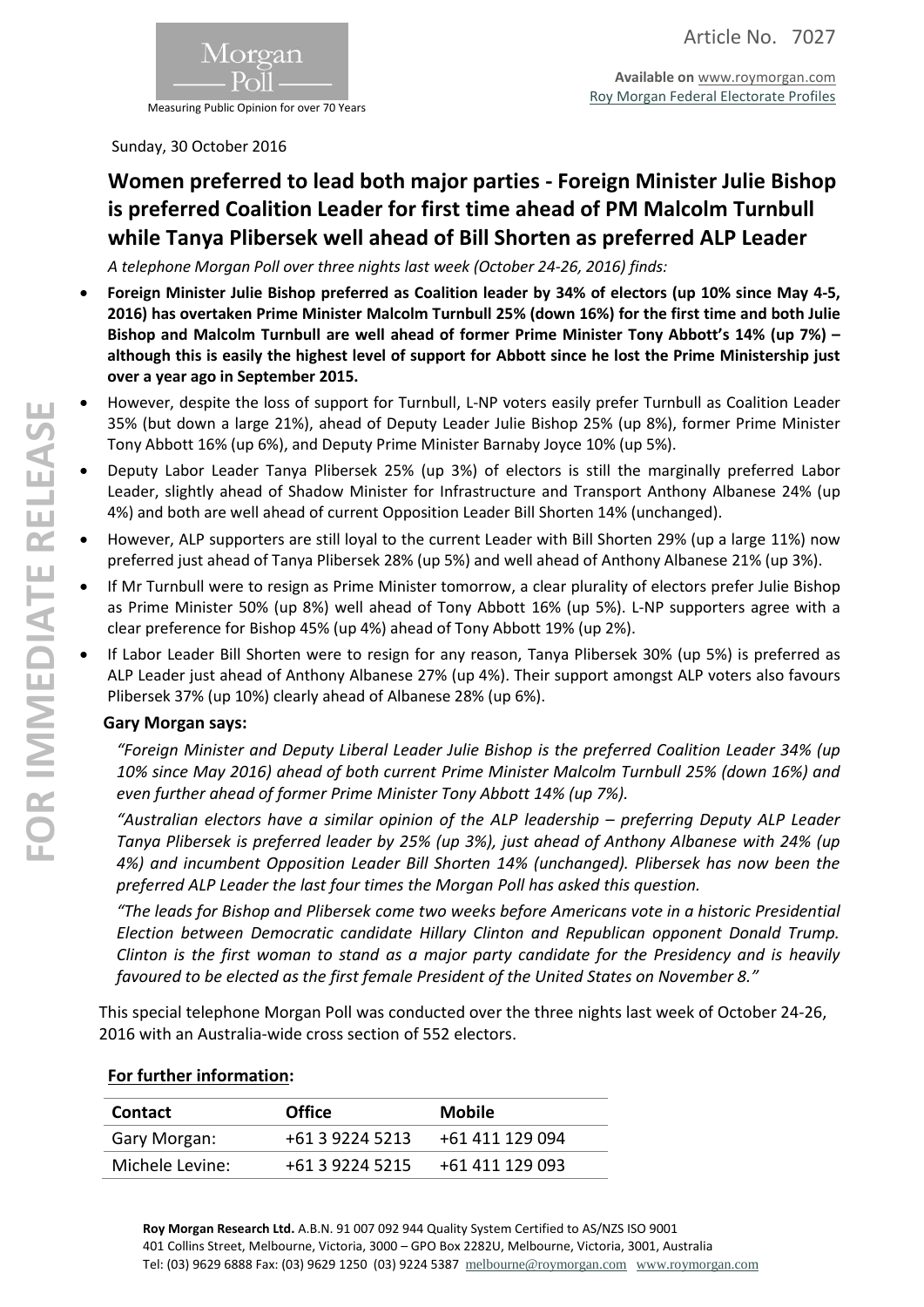#### **Preferred Coalition Leader**

Electors were asked: *"If you were a Liberal or National Party voter and helping to choose the Coalition Leader for the next Federal Election, who would you prefer?"*

|               | <b>Tony Abbott</b><br>as PM | <b>Malcolm Turnbull</b><br>as Prime Minister |                  |                    |             | <b>Analysis by Federal Voting Intention</b> |        |                |               |
|---------------|-----------------------------|----------------------------------------------|------------------|--------------------|-------------|---------------------------------------------|--------|----------------|---------------|
|               | <b>July 20-22,</b><br>2015  | Oct 20-22.<br>2015                           | May 4-5,<br>2016 | Oct 24-26,<br>2016 | <b>L-NP</b> | <b>ALP</b>                                  | Greens | One<br>Nation# | Ind/<br>Other |
|               | %                           | %                                            | %                | %                  | %           | %                                           | %      | %              | %             |
| <b>Bishop</b> | 15                          | 12                                           | 24               | 34                 | 25          | 42                                          | 43     | 23             | 39            |
| Turnbull      | 44                          | 64                                           | 41               | 25                 | 35          | 21                                          | 26     | 5              | 20            |
| Abbott        | 13                          | 8                                            |                  | 14                 | 16          | 12                                          | 2      | 48             | 13            |
| Joyce         | 5                           | 3                                            | 6                | 6                  | 10          | 2                                           | 4      | 6              | 8             |
| Morrison      | 5                           | 4                                            | 5                | 3                  | 4           | 1                                           | 2      | 5              | 4             |
| Pyne          | 1                           |                                              |                  | 2                  | 2           | $\overline{2}$                              | 2      |                | 4             |
| Robb          | $\ast$                      | $\Omega$                                     | $\overline{2}$   | n/a                | n/a         | n/a                                         | n/a    | n/a            | n/a           |
| Hockey        | 5                           | n/a                                          | n/a              | n/a                | n/a         | n/a                                         | n/a    | n/a            | n/a           |
| Someone else  |                             | *                                            | 1                | 1                  |             |                                             |        | 4              |               |
| Can't say     | 11                          | 8                                            | 12               | 15                 | 8           | 20                                          | 21     |                | 12            |
| <b>TOTAL</b>  | 100                         | 100                                          | 100              | 100                | 100         | 100                                         | 100    | 100            | 100           |

*\*Indicates support for this candidate of less than 0.5%. Former Treasurer Joe Hockey was removed from this question following his decision to resign from his seat in Parliament made after he left the front-bench and Andrew Robb was removed from this question after resigning from Parliament at the 2016 Federal Election. #Sample sizes less than 50 should be treated with caution.*

## **Preferred Coalition Leader other than Malcolm Turnbull**

Electors who preferred Malcolm Turnbull were then asked:

"*Still thinking about helping choose the Coalition Leader for the next Federal Election, who would you prefer out of: Julie Bishop, Scott Morrison, Tony Abbott, Christopher Pyne and Barnaby Joyce?*"

The answers were added to those preferred Coalition Leader from the previous question to show preferred leaders other than Malcolm Turnbull.

|               | <b>Tony Abbott</b><br>as PM | <b>Malcolm Turnbull</b><br>as Prime Minister |                  |                    |             | <b>Analysis by Federal Voting Intention</b> |                |                |               |  |
|---------------|-----------------------------|----------------------------------------------|------------------|--------------------|-------------|---------------------------------------------|----------------|----------------|---------------|--|
|               | <b>July 20-22,</b><br>2015  | Oct 20-22.<br>2015                           | May 4-5,<br>2016 | Oct 24-26,<br>2016 | <b>L-NP</b> | <b>ALP</b>                                  | Greens         | One<br>Nation# | Ind/<br>Other |  |
|               | %                           | %                                            | %                | %                  | %           | %                                           | %              | %              | %             |  |
| Turnbull      | 47                          | n/a                                          | n/a              | n/a                | n/a         | n/a                                         | n/a            | n/a            | n/a           |  |
| <b>Bishop</b> | 19                          | 46                                           | 42               | 50                 | 45          | 57                                          | 65             | 27             | 52            |  |
| Abbott        | n/a                         | 10                                           | 11               | 16                 | 19          | 13                                          | 2              | 48             | 14            |  |
| Joyce         |                             |                                              | 9                | 7                  | 11          | $\overline{2}$                              | 5              | 7              | 10            |  |
| Morrison      | 8                           | 15                                           | 12               | 6                  | 9           | 2                                           | 2              | 5              | 4             |  |
| Pyne          | 2                           | 4                                            | 5                | 3                  | 5           | 2                                           | $\overline{2}$ | 2              | 4             |  |
| Robb          | *                           | $\overline{2}$                               | 3                | n/a                | n/a         | n/a                                         | n/a            | n/a            | n/a           |  |
| Hockey        | 6                           | n/a                                          | n/a              | n/a                | n/a         | n/a                                         | n/a            | n/a            | n/a           |  |
| Someone else  |                             | 1                                            | 2                |                    |             |                                             |                | 4              |               |  |
| Can't say     | 10                          | 15                                           | 16               | 17                 | 11          | 23                                          | 24             | 7              | 16            |  |
| <b>TOTAL</b>  | 100                         | 100                                          | 100              | 100                | 100         | 100                                         | 100            | 100            | 100           |  |

*\*Indicates support for this candidate of less than 0.5%. Former Treasurer Joe Hockey was removed from this question following his decision to resign from his seat in Parliament made after he left the front-bench and Andrew Robb was removed from this question after resigning from Parliament at the 2016 Federal Election. #Sample sizes less than 50 should be treated with caution.*

**Roy Morgan Research Ltd.** A.B.N. 91 007 092 944 Quality System Certified to AS/NZS ISO 9001 401 Collins Street, Melbourne, Victoria, 3000 – GPO Box 2282U, Melbourne, Victoria, 3001, Australia Tel: (03) 9629 6888 Fax: (03) 9629 1250 (03) 9224 5387 [melbourne@roymorgan.com](mailto:melbourne@roymorgan.com) [www.roymorgan.com](http://www.roymorgan.com/)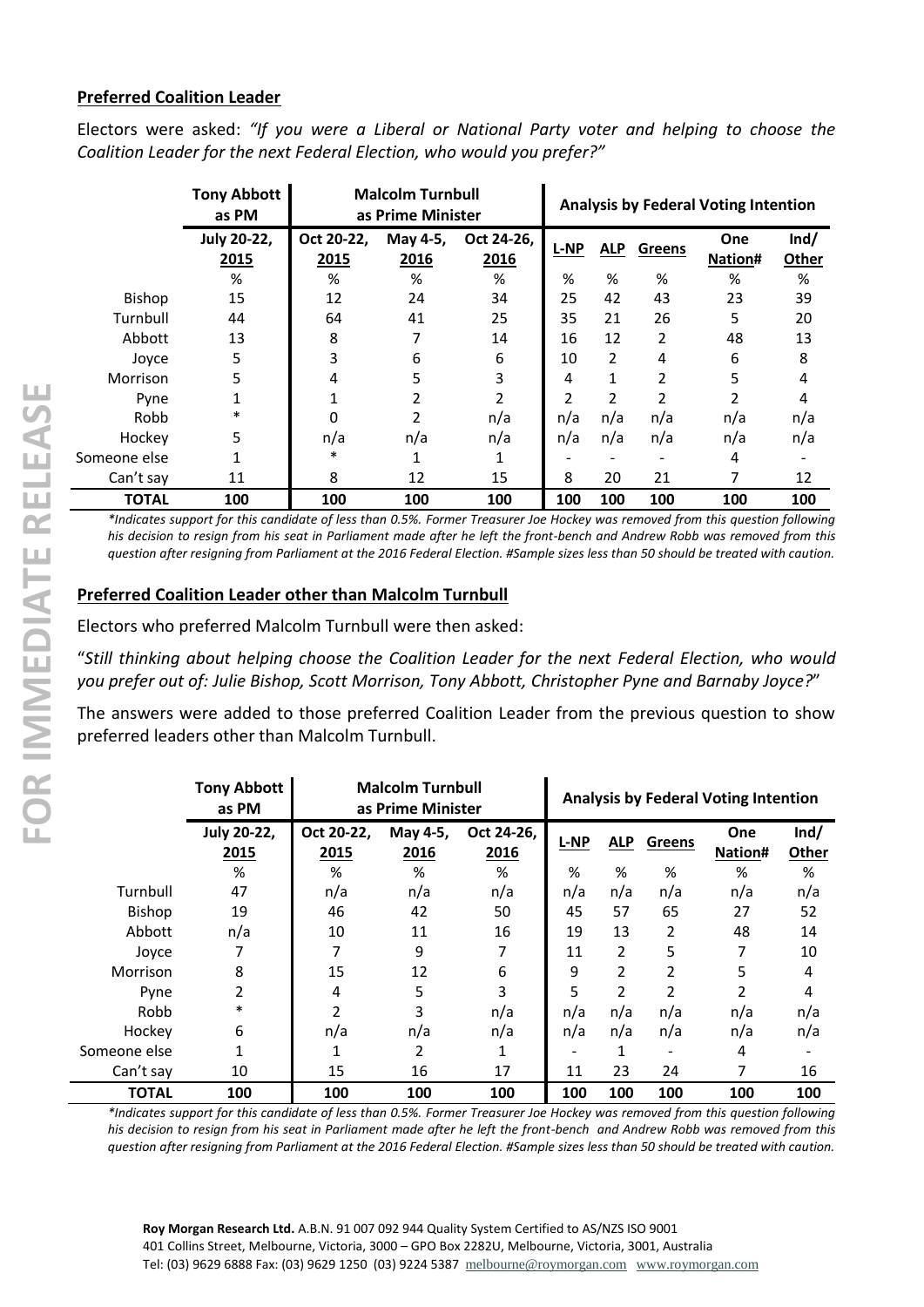#### **Preferred Labor Leader**

Electors were then asked: *"If you were a Labor Party voter and helping to choose the Labor leader for the next Federal Election, who would you prefer?"*

|              | <b>PM Tony</b><br><b>Abbott</b> | <b>Prime Minister</b><br><b>Malcolm Turnbull</b> |                  |                    |             | <b>Analysis by Federal Voting Intention</b> |        |                       |               |  |  |
|--------------|---------------------------------|--------------------------------------------------|------------------|--------------------|-------------|---------------------------------------------|--------|-----------------------|---------------|--|--|
|              | <b>July 20-22,</b><br>2015      | Oct 20-22.<br>2015                               | May 4-5,<br>2016 | Oct 24-26.<br>2016 | <b>L-NP</b> | <b>ALP</b>                                  | Greens | <b>One</b><br>Nation# | Ind/<br>Other |  |  |
|              | %                               | %                                                | %                | %                  | %           | %                                           | %      | %                     | %             |  |  |
| Plibersek    | 26                              | 27                                               | 22               | 25                 | 21          | 28                                          | 41     | 12                    | 24            |  |  |
| Albanese     | 19                              | 23                                               | 20               | 24                 | 30          | 21                                          | 25     | 15                    | 27            |  |  |
| Shorten      | 12                              | 9                                                | 14               | 14                 | 9           | 29                                          | 7      | 10                    | 5             |  |  |
| Swan         | 10                              | 10                                               | 8                | 5                  | 7           | 4                                           |        | 3                     | 5             |  |  |
| <b>Burke</b> | 4                               | 5                                                | 3                | 3                  | 6           |                                             | 3      | 13                    |               |  |  |
| Macklin      | 4                               | 4                                                | 3                | 3                  | 3           | 4                                           | 2      | 3                     | 4             |  |  |
| <b>Bowen</b> | 7                               | 5                                                | 8                | 2                  | 4           | $\ast$                                      | 2      | 3                     | 4             |  |  |
| Someone else | 2                               |                                                  |                  | 2                  | 1           | 1                                           | 2      | 16                    | 3             |  |  |
| Can't say    | 16                              | 15                                               | 21               | 22                 | 19          | 13                                          | 18     | 25                    | 27            |  |  |
| <b>TOTAL</b> | 100                             | 100                                              | 100              | 100                | 100         | 100                                         | 100    | 100                   | 100           |  |  |

*#Sample sizes less than 50 should be treated with caution.*

#### **Preferred Labor Leader other than Bill Shorten**

Electors who preferred Bill Shorten as ALP Leader were then asked:

"*Still thinking about helping choose the Labor leader for the next Federal Election, who would you prefer out of: Anthony Albanese, Wayne Swan, Jenny Macklin, Chris Bowen, Tanya Plibersek or Tony Burke?*"

The answers were added to those preferred for Labor Leader from the previous question to show preferred leaders other than Bill Shorten.

|              | <b>PM Tony</b><br><b>Abbott</b> | <b>Prime Minister</b><br><b>Malcolm Turnbull</b> |                  |                    |             | <b>Analysis by Federal Voting Intention</b> |               |                |               |
|--------------|---------------------------------|--------------------------------------------------|------------------|--------------------|-------------|---------------------------------------------|---------------|----------------|---------------|
|              | <b>July 20-22,</b><br>2015      | Oct 20-22.<br>2015                               | May 4-5,<br>2016 | Oct 24-26.<br>2016 | <b>L-NP</b> | <b>ALP</b>                                  | <b>Greens</b> | One<br>Nation# | Ind/<br>Other |
|              | %                               | %                                                | %                | %                  | %           | %                                           | %             | %              | %             |
| Plibersek    | 29                              | 28                                               | 25               | 30                 | 25          | 37                                          | 47            | 14             | 26            |
| Albanese     | 21                              | 24                                               | 23               | 27                 | 31          | 28                                          | 25            | 22             | 27            |
| Swan         | 12                              | 11                                               | 9                | 6                  | 7           |                                             |               | 3              | 6             |
| <b>Burke</b> | 5                               | 6                                                | 4                | 4                  | 6           |                                             | 3             | 13             |               |
| Macklin      | 4                               | 5                                                | 4                | 4                  | 3           | 5                                           | 3             | 3              | 4             |
| Bowen        |                                 | 6                                                | 10               | 3                  | 5           |                                             | 2             | 3              | 4             |
| Someone else | 2                               | 2                                                |                  | 2                  | 1           | 1                                           | 2             | 16             | 3             |
| Can't say    | 20                              | 18                                               | 24               | 24                 | 22          | 20                                          | 18            | 26             | 29            |
| <b>TOTAL</b> | 100                             | 100                                              | 100              | 100                | 100         | 100                                         | 100           | 100            | 100           |

*#Sample sizes less than 50 should be treated with caution.*

The Morgan Poll is conducted by the **ONLY** Australian and New Zealand member of the Gallup International Association. No other public opinion poll taken in Australia has this qualification.